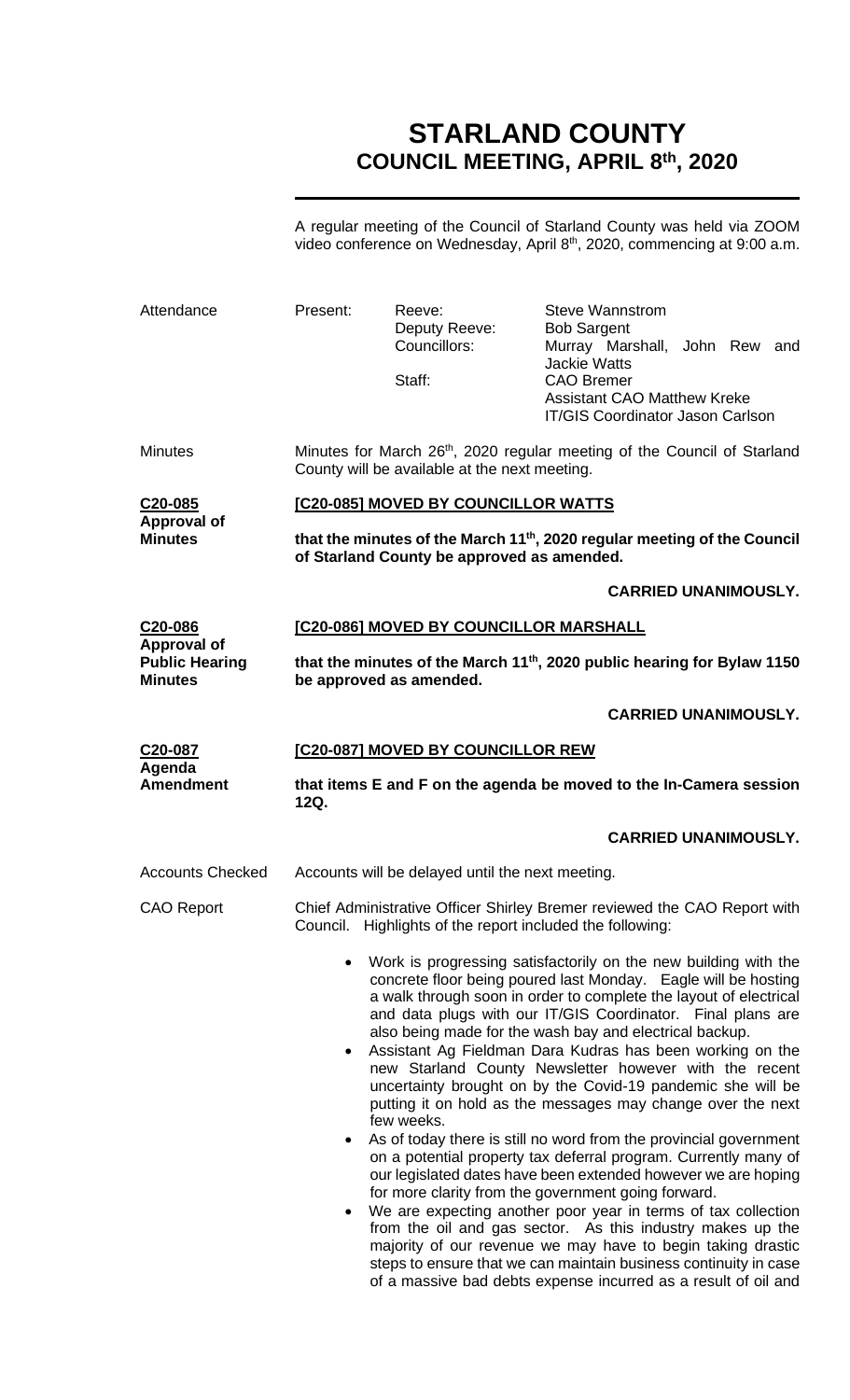gas insolvencies.

| Amateur Team<br>Grant                         | The Morrin Figure Skating Club has requested an amateur team grant for<br>the 2020 season for 29 participants. As per Policy 720-31 Starland County<br>will pay \$50.00 per participant up to a maximum of \$2,000.00.                                                                                                                                                                                                                                                                                                                                                                                                                                                                                                                                                                                                                                                                                                                                                                                                                                                                                                      |  |  |  |
|-----------------------------------------------|-----------------------------------------------------------------------------------------------------------------------------------------------------------------------------------------------------------------------------------------------------------------------------------------------------------------------------------------------------------------------------------------------------------------------------------------------------------------------------------------------------------------------------------------------------------------------------------------------------------------------------------------------------------------------------------------------------------------------------------------------------------------------------------------------------------------------------------------------------------------------------------------------------------------------------------------------------------------------------------------------------------------------------------------------------------------------------------------------------------------------------|--|--|--|
| C <sub>20</sub> -088                          | [C20-088] MOVED BY DEPUTY REEVE SARGENT                                                                                                                                                                                                                                                                                                                                                                                                                                                                                                                                                                                                                                                                                                                                                                                                                                                                                                                                                                                                                                                                                     |  |  |  |
| <b>Amateur Team</b><br>Grant                  | that Starland County grant an Amateur Team Grant to the Morrin<br>Figure Skating Club in the amount of \$1,450.00 as per the terms of<br>Policy 720-31.                                                                                                                                                                                                                                                                                                                                                                                                                                                                                                                                                                                                                                                                                                                                                                                                                                                                                                                                                                     |  |  |  |
|                                               | <b>CARRIED UNANIMOUSLY.</b>                                                                                                                                                                                                                                                                                                                                                                                                                                                                                                                                                                                                                                                                                                                                                                                                                                                                                                                                                                                                                                                                                                 |  |  |  |
| Delegation                                    | At 9:30 a.m. Gord from Ponoka Cabinets attended the meeting and led<br>Council in a discussion of designs for the new Council table in the new<br>building. It was decided that Council should meet with Ponoka Cabinets in<br>the new building to get a better feel for the appropriate layout. CAO Bremer<br>will be setting up a time.                                                                                                                                                                                                                                                                                                                                                                                                                                                                                                                                                                                                                                                                                                                                                                                   |  |  |  |
| Departure                                     | At 9:45 a.m. Gord departed from the meeting.                                                                                                                                                                                                                                                                                                                                                                                                                                                                                                                                                                                                                                                                                                                                                                                                                                                                                                                                                                                                                                                                                |  |  |  |
| Covid-19 Update                               | CAO Bremer gave an update on major developments related to the Covid-<br>19 Pandemic and its effects on Starland County operations:<br>Starland County has implemented working from home procedures<br>$\bullet$<br>for those employees allowed to work from home if they are in<br>mandatory quarantine or due to health or family care concerns.<br>The Solicitor General's office has released updated authorities for<br>$\bullet$<br>the CPOs to enforce parts of the Provincial Health Act, specifically<br>the new provisions prohibiting public gatherings.<br>The Government of Alberta has released updates to Municipal<br>timelines and meeting procedures. Currently the majority of<br>deadlines have been extended to October 1 <sup>st</sup> , 2020.<br>The<br>government is also encouraging property tax deferrals to go along<br>with the school tax portion of the property tax bill being deferred to<br>December 2020. More details of the changes are to follow.                                                                                                                                     |  |  |  |
| Attendance and<br><b>MS Report</b>            | At 10:00 a.m. Municipal Services Manager Glen Riep attended the meeting<br>and reviewed his MS report with Council. Highlights of the report included:<br>Starland County has not declared a State of Local Emergency nor<br>have we activated our Emergency Operations Center at this time.<br>This may become necessary if we needed to deal with specific<br>threats or situations that required extra powers to be taken to ensure<br>public safety or to ensure enforcement of those orders.<br>It is the primary goal of current actions to minimize the health risk to<br>our staff and residents while maintaining essential services which is<br>why we have developed a business continuity plan to ensure that<br>staff remain healthy and able to perform their duties.<br>In order to keep essential staff healthy Starland County will be<br>$\bullet$<br>moving to a system that ensures staff are isolated when possible<br>when working in order to ensure that Covid-19 is not spread<br>throughout the County workforce. This means rotating shifts where<br>possible to avoid person to person contact. |  |  |  |
| <b>Morrin Water</b><br><b>Treatment Plant</b> | Municipal Services Manager Glen Riep gave an overview of the history of<br>his involvement with operations at the Morrin Water Treatment Plant. In<br>1996 Glen entered into a contract with the Village of Morrin under the name<br>of his private company Peir Enterprises for contract work associated with<br>operating the plant. This contract was approved by then CAO Ross<br>Rawlusyk as it did not interfere with Glen's other duties and would be done<br>on private time. Additionally the daily supervision of Starland County<br>systems within the Morrin station is done by Glen, on his own time, with no<br>cost to Starland County. While Glen is on vacation he utilizes Starland<br>County staff to perform the daily operations of the Morrin treatment plant                                                                                                                                                                                                                                                                                                                                         |  |  |  |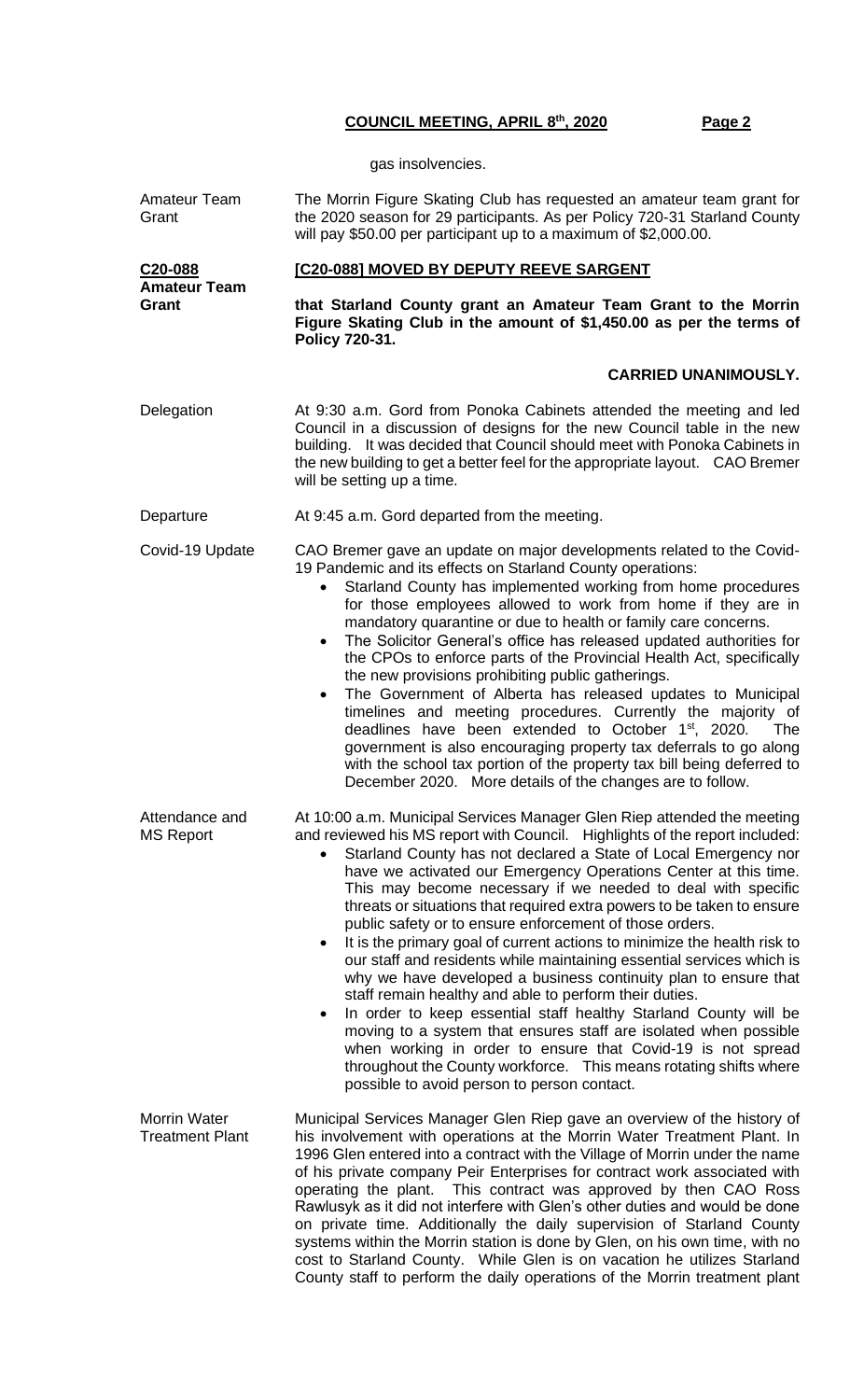while they are performing them for the Starland County system in the same plant.

|                                                 | In his capacity as the operator of the Morrin water treatment plant Glen<br>organized the recent project to install a backup generator. The project was<br>to be split 50/50 between the County and the Village of Morrin to a maximum<br>of \$70,000.00 contributed by Starland County. Without Glen's consent the                                                                                                                                                                                                                                                                                                                                         |  |  |
|-------------------------------------------------|-------------------------------------------------------------------------------------------------------------------------------------------------------------------------------------------------------------------------------------------------------------------------------------------------------------------------------------------------------------------------------------------------------------------------------------------------------------------------------------------------------------------------------------------------------------------------------------------------------------------------------------------------------------|--|--|
|                                                 | project was then changed to include the replacement of the old fire pump<br>with a new 30 HP motor which also changed the scope of the electrical plans<br>which had to be redone by MPE. The scope changed so much that the<br>electrical service to the building had to be upgraded with new controls and<br>electrical panels. This scope change was initiated by a Village of Morrin<br>Councillor with the intention that the cost of the change would be borne by<br>Starland County As the fire pump upgrades in no way benefit Starland<br>County Glen will be preparing a cost summary for Council that will be borne<br>by the Village of Morrin. |  |  |
| Departure                                       | At 10:45 a.m. Glen departed from the meeting.                                                                                                                                                                                                                                                                                                                                                                                                                                                                                                                                                                                                               |  |  |
| <b>PW Delegation</b>                            | At 10:45 a.m. Public Works Supervisor Ken Menage, Shop Foreman Gary<br>Collins and Parts Coordinator Sharon Coles attended the meeting.                                                                                                                                                                                                                                                                                                                                                                                                                                                                                                                     |  |  |
| <b>Fuel Supplier</b>                            | Sharon presented the results of several weeks of fuel price differences<br>between Co-op and UFA, which is the current supplier. Sharon noted that<br>both rates fluctuated weekly with the Co-op currently being cheaper.<br>Sharon was instructed to continue to monitor prices.                                                                                                                                                                                                                                                                                                                                                                          |  |  |
| <b>Pressure Washer</b><br>and Air<br>Compressor | Shop Foreman Gary Collins presented Council with a list of quotes for a<br>pressure washer system and an air compressor for the shop. Quotes for the<br>air compressor included either a two motor 15 HP (2 X 7.5 HP) configuration<br>as well as a one motor 15 HP configuration. For the wash bay the quotes<br>included the supply and installation of a 6 nozzle system from two<br>companies for approximately \$73,000.00 along with an equipment only<br>quote for \$32,449.66. Council requested more information on installation<br>costs for the equipment only quote.                                                                            |  |  |
| C20-089<br><b>Shop Air</b>                      | [C20-089] MOVED BY COUNCILLOR REW                                                                                                                                                                                                                                                                                                                                                                                                                                                                                                                                                                                                                           |  |  |
| <b>Compressor</b>                               | that Starland County purchase a two 7.5 HP screw compressor<br>package from Pumps and Pressure of Edmonton for \$18,609.40, plus<br>GST.                                                                                                                                                                                                                                                                                                                                                                                                                                                                                                                    |  |  |
|                                                 | <b>MOTION CARRIED.</b>                                                                                                                                                                                                                                                                                                                                                                                                                                                                                                                                                                                                                                      |  |  |
| <b>PW Report</b>                                | PW Supervisor Ken Menage reviewed the PW Report with Council.<br>Highlights of his report included the following:                                                                                                                                                                                                                                                                                                                                                                                                                                                                                                                                           |  |  |
|                                                 | The PW Crew have been steaming culverts, gravelling the airport<br>$\bullet$<br>hill, plowing snow in hamlets and villages and cleaning the shop<br>and offices.                                                                                                                                                                                                                                                                                                                                                                                                                                                                                            |  |  |
|                                                 | The Shop Crew have been working on approximately 18 pieces<br>of equipment, performed 2 CVIPs while Gary has helped with<br>the outlet structure for McLaren Dam.                                                                                                                                                                                                                                                                                                                                                                                                                                                                                           |  |  |
|                                                 | Gradermen have been blading roads when conditions are good.<br>One operator is home sick.                                                                                                                                                                                                                                                                                                                                                                                                                                                                                                                                                                   |  |  |
|                                                 | Ken has been planning the Walker Road, working on a gravel pit<br>$\bullet$<br>application and doing work for the 2020 budget.                                                                                                                                                                                                                                                                                                                                                                                                                                                                                                                              |  |  |
|                                                 | Ken is also looking for additional direction from Council on the<br>2020 PW program. Currently he is unable to hire seasonal or<br>salary staff due to the pandemic and the possible financial<br>situation.                                                                                                                                                                                                                                                                                                                                                                                                                                                |  |  |
|                                                 |                                                                                                                                                                                                                                                                                                                                                                                                                                                                                                                                                                                                                                                             |  |  |

Hamlet of Rowley A letter of concern from a resident of the Hamlet of Rowley requested that the main entrance into Rowley be blocked for tourist traffic as several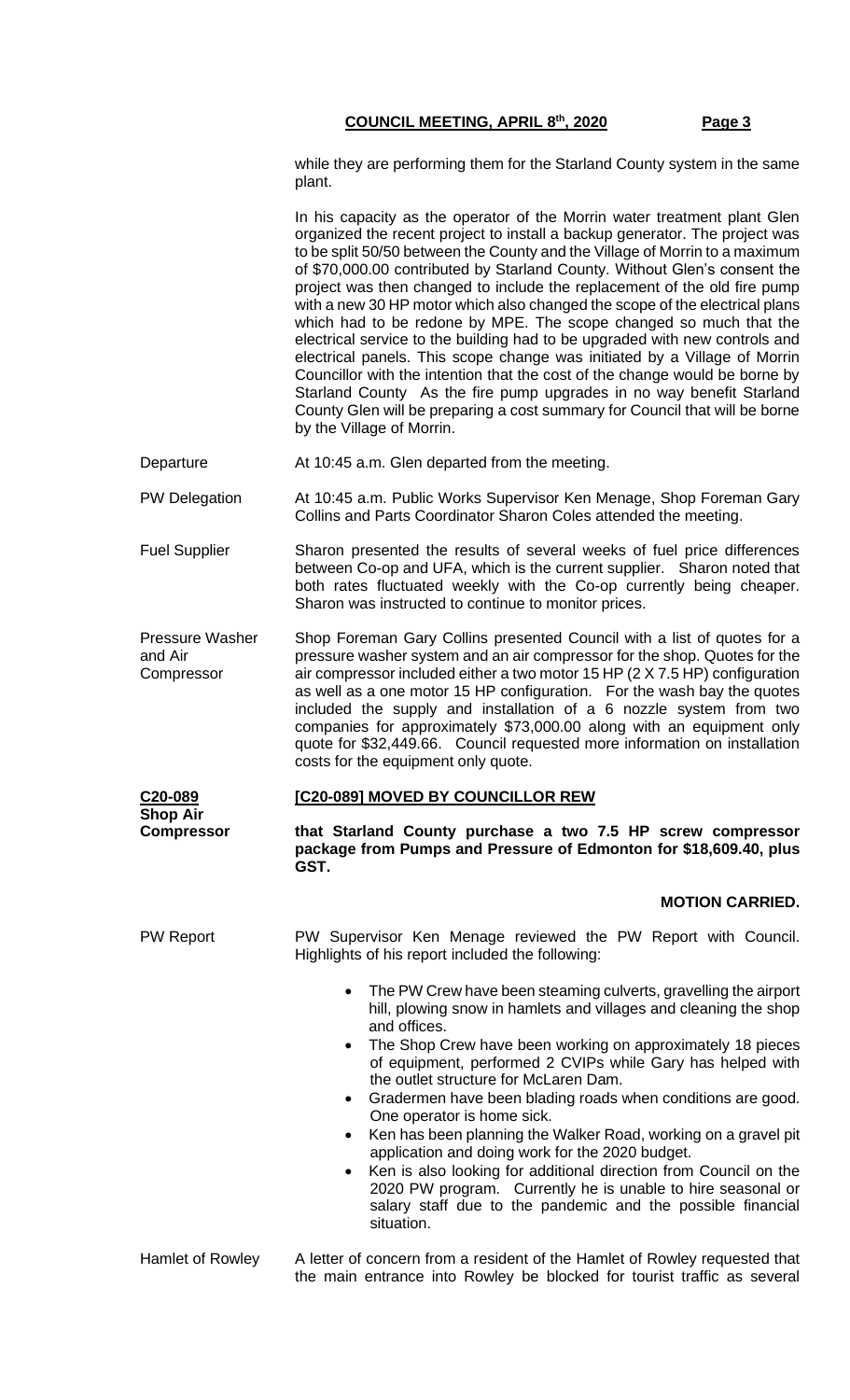|                                  | residents have health concerns that could be exacerbated by the Covid-19<br>Pandemic. As the Hamlet is still seeing significant tourist traffic it could<br>pose a risk. Council discussed this issue, suggested putting signage up that<br>the playground and campground is closed due to Covid-19                                                                                |
|----------------------------------|------------------------------------------------------------------------------------------------------------------------------------------------------------------------------------------------------------------------------------------------------------------------------------------------------------------------------------------------------------------------------------|
| <b>SRWA</b> Inspection<br>Report | A letter was received from Alberta Environment and Parks noting that the<br>AEP conducted an inspection of the Starland Regional waterworks system<br>on March 5, 2020. While Starland County passed the Health and<br>Administrative sections of the inspection, the inspection also identified a<br>potential risk in the Operational section related to the individual elevated |

THM levels. This is thought to be a problem with the source water out of

RMA Bulletins The Rural Municipalities of Alberta released two bulletins. The first is notifying members that the RMA spring resolution session would now take place online on April 24<sup>th</sup> due to the cancellation of the spring conference. The second bulletin provides information on local states of emergency which many municipalities are employing due to Covid-19.

Drumheller and no immediate actions are required.

- Departure At 12:05 p.m. the Public Works delegation departed from the meeting.
- Village of Morrin The Village of Morrin has requested a meeting with Council to discuss roles and responsibilities in relation to the Village water plant. CAO Bremer will organize.

#### **C20-090 [C20-090] MOVED BY COUNCILLOR REW**

**Motion to Proceed In-Camera that under the exemption granted by Section 17, Division 2, Part 1 of the Freedom of Information and Protection of Personal Privacy Act Reeve Wannstrom, Deputy Reeve Sargent and Councillors Watts, Rew and Marshall along with Staff Bremer and Kreke proceed with the meeting In-Camera at 12:30 p.m.**

# **CARRIED UNANIMOUSLY.**

**C20-091 Motion to Proceed Out of In-Camera [C20-091] MOVED BY DEPUTY REEVE SARGENT that the meeting proceed out of In-Camera at 2:15 p.m. CARRIED UNANIMOUSLY.** Council **Committees** 

All councillors present reported briefly on the committees to which they are appointed.

Council **Communications**  Council Communications:

- i) Prairie Land School Division re: Board Highlights
- ii) Rural Municipalities of Alberta
	- Monthly Update for RMA Districts April 2020
		- Contact Newsletter (2 Issues)